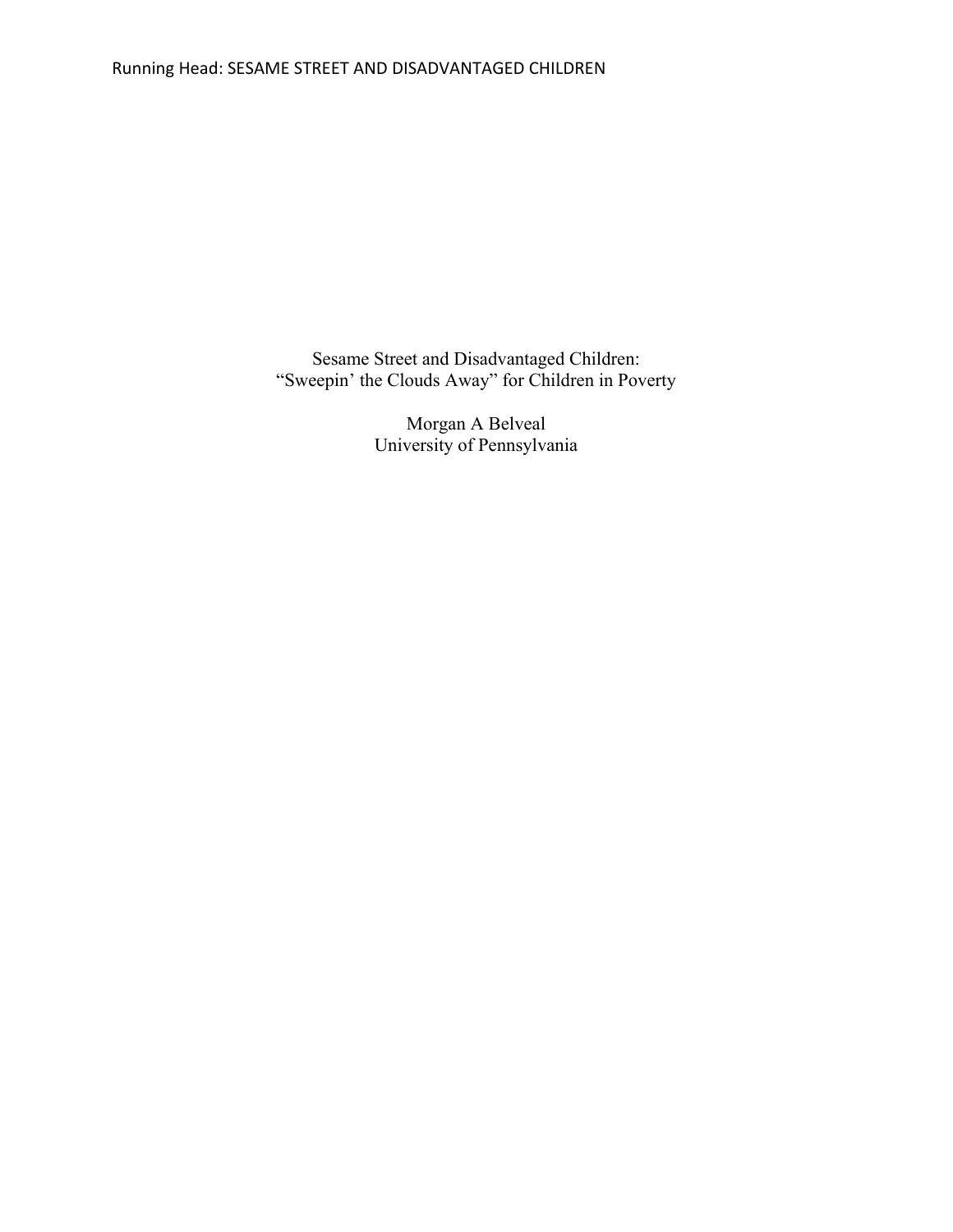Sesame Street and Disadvantaged Children: "Sweepin' the Clouds Away" for Children in Poverty

Both poverty and Sesame Street work to holistically influence the developmental trajectory of children. Neither operates in domain siloes nor do they act alone within the child's environment. In 1997, Brooks-Gunn and Duncan identified a series of pathways through which poverty influences the development of a child. Of these pathways, the work of Sesame Street is currently targeting the health and nutrition, home environment, parent interactions, and neighborhood conditions of children across the United States. Sesame Street acknowledges that the environment holds a place of significance in the development of children and in order to succeed at supporting children to become smarter, stronger and kinder they must provide holistic support to children with disadvantaged environments.

## **The Sesame Way**

Central to the Sesame Street model is the idea that each of their initiatives be fun, furry and flexible. For learners of all backgrounds to engage with the material, the content must be intrinsically motivating and engaging. It is this fun approach to learning that encourages young children to access the multimedia content created and remain engaged for prolonged durations throughout their development. One of the crucial elements to Sesame's 40 years of success is the representative nature of their characters. The furry Muppets of each initiative are made of different colors, textures and materials. This means that the majority of the characters on Sesame Street are often not of any particularly identifiable demographic of person. Instead they become more relatable to the diverse population of children across the United States. Finally, and most importantly, the Sesame approach is flexible. Built into the process of developing any Sesame Street initiative is an intensive formative research process. In actuality, Sesame Street is the most researched television show in history (Cole and Lee 2016). This formative research is a part of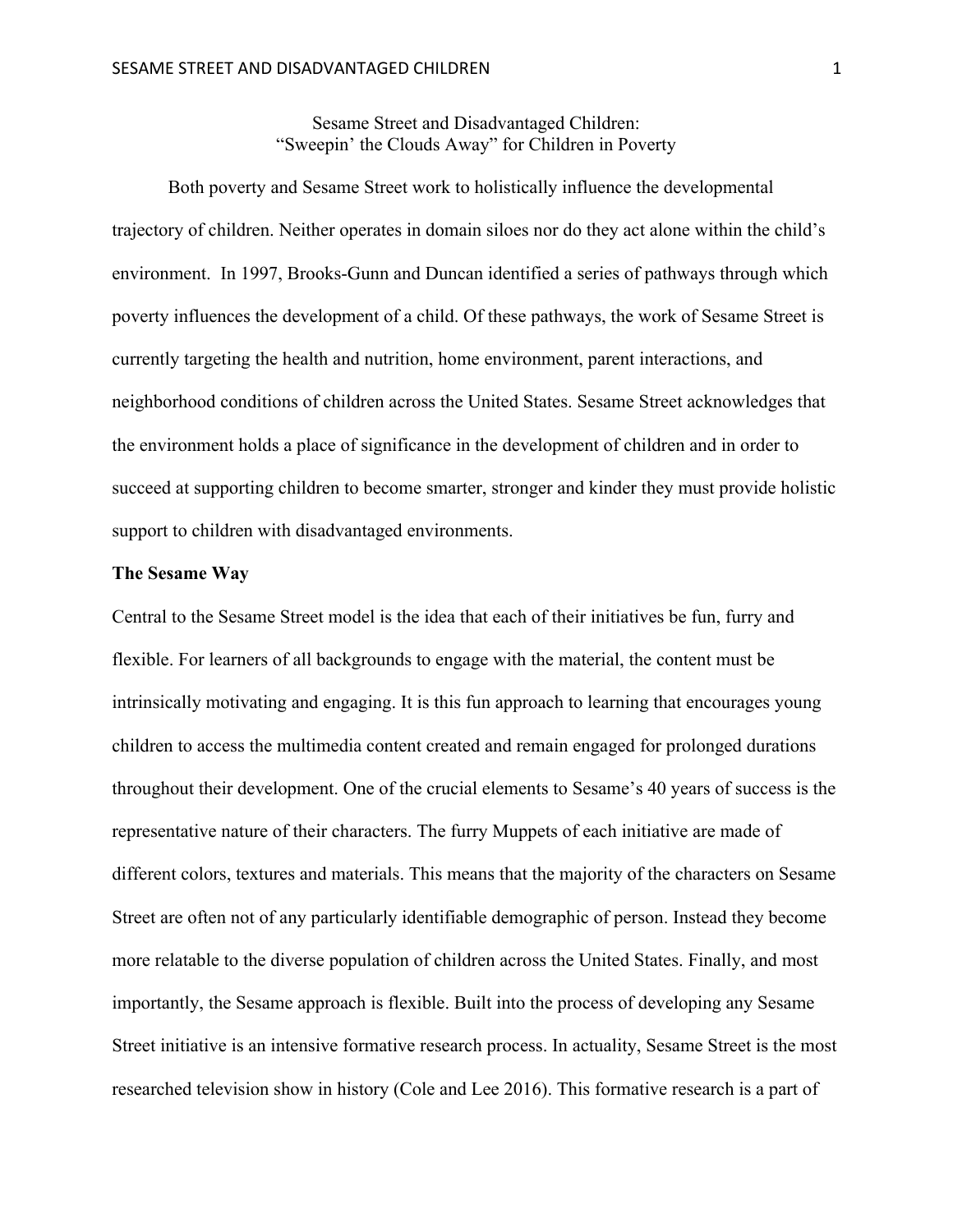#### SESAME STREET AND DISADVANTAGED CHILDREN 2

the planning process, the monitoring process, and the assessment process of every initiative. Formative research ensures that a production does not move forward without significant input from the populations it directly and indirectly intends to serve. This flexible nature of production is crucial when working with children in poverty as this population is constantly evolving.

From its beginnings in the late 1960's, Sesame has acknowledged the unique hurdles that stand in front of children living in poverty. They recognized the powerful voice of the Civil Rights Movement and became one of two national organizations to focus on the impacts of poverty on the most crucial developmental period: before the age of 5. The second organization to recognize the inequity in education attainment was Head Start. Unlike Head Start, Sesame decided against a poverty-exclusive approach and targeted its initiatives at the 97% of households in the United States with a television (Fisch & Truglio 2014).

## **Pathways of Poverty**

Still today, these two organizations almost exclusively occupy the space of national preschool education in the United States. Today, the Sesame approach to education remains less segregated than the Head Start approach. While Head Start continues to tout an intervention focused exclusively on high concentrations of poverty, Sesame's focus on diversity and kindness works against the early development of prejudice and stereotypes (Wong 2015). This means that children exposed to diversity, as they are on Sesame Street, are likely more aware of diversity in ethnic identities and social statuses simply by way of exposure (Bigler & Liben 2007). This focus on improving the diversity awareness of peers in a child's neighborhood is the first way Sesame Street is targeting poverty's pathways of influence.

Brooks-Gunn and Duncan (1997) identified health and nutrition as one of the influential pathways through which poverty influences development. The authors explain that malnutrition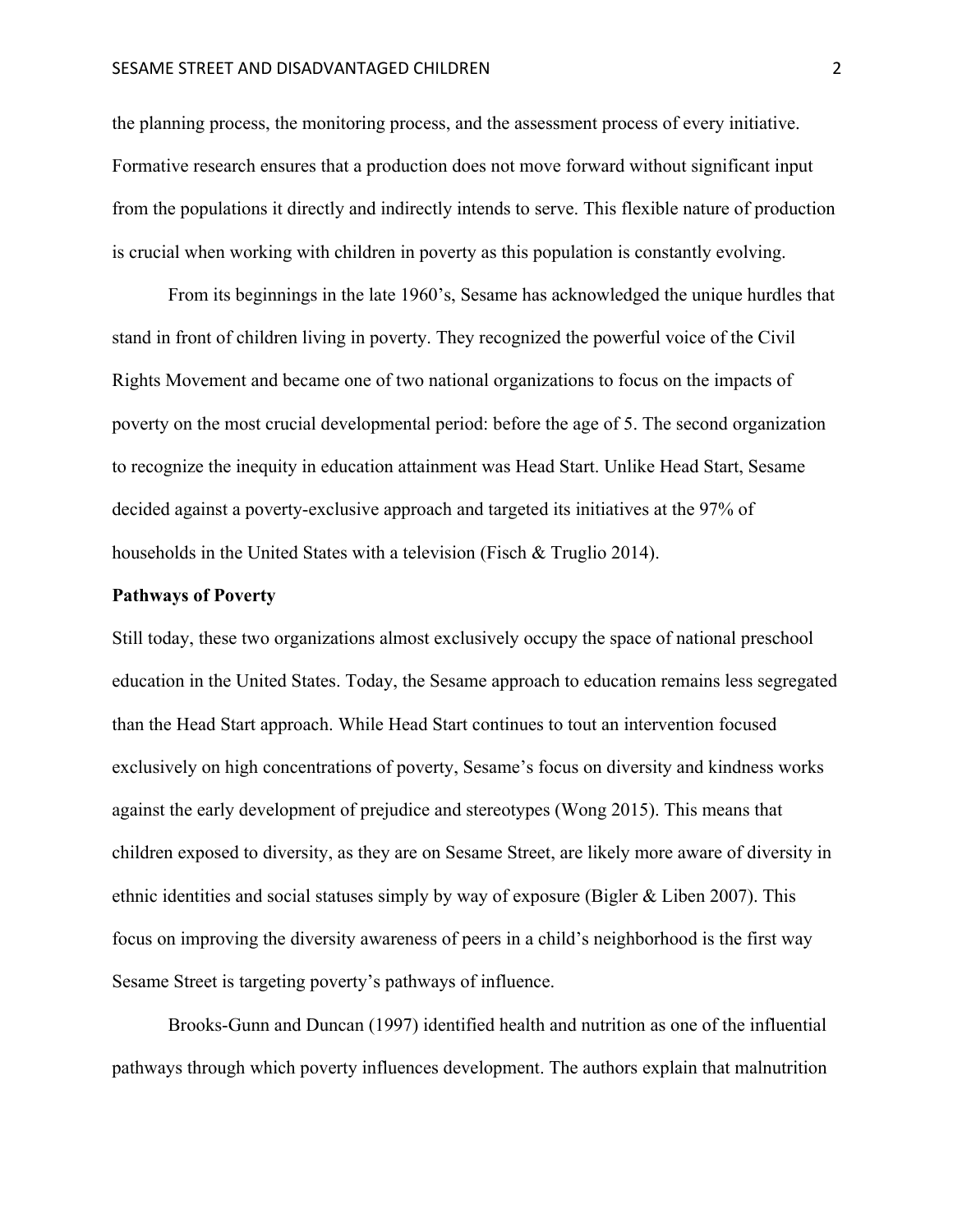#### SESAME STREET AND DISADVANTAGED CHILDREN **3** 3

in childhood is a precursor to lower scores on cognitive tests. This is the poverty pathway that Sesame Street targets most directly. With its Food for Thought initiative, Sesame uses a bilingual production home kit to teach families how to eat well on a budget. This free initiative is distributed directly to families living in poverty. As a supplement, the initiative broadcasted a one hour special to homes across the United States to educate families about the difficulties surrounding nutrition in poverty (Food for Thought 2016). Kauschal, Magnuson, and Waldfogel (2012) identified that parents and caregivers overwhelmingly desire to support their children's enrichment when given the resources. Sesame acknowledges that family nutrition education is a resource that parents desire and the organization sees it as a step to mediate this pathway of poverty and work to reduce the influence of malnutrition in the lives of poor children.

With outdated and rigid national definitions of poverty, families living on the fringe of poverty are often overlooked. These families are just one event away from what the government would define as poverty but are often financially ignored. Sesame Street's Families Stand Together initiative recognizes this gap in services and provides support to this overlooked population. Similarly to the Food for Thought initiative, Families Stand Together targets the child's microsystem with a home kit and public broadcast each of which focuses on reducing the shame and isolation that accompanies poverty. In their 2013 report, Walker et. al identified that cross culturally, shame accompanies poverty and this shame acts as a direct influence on perceived quality of parenting. Parents engaged in the initiative reported feeling more hope and less shame (Families Stand Together 2016). By showing commonality with the Families Stand Together initiative, Sesame Street took a step to weaken the relationship between poverty and shame.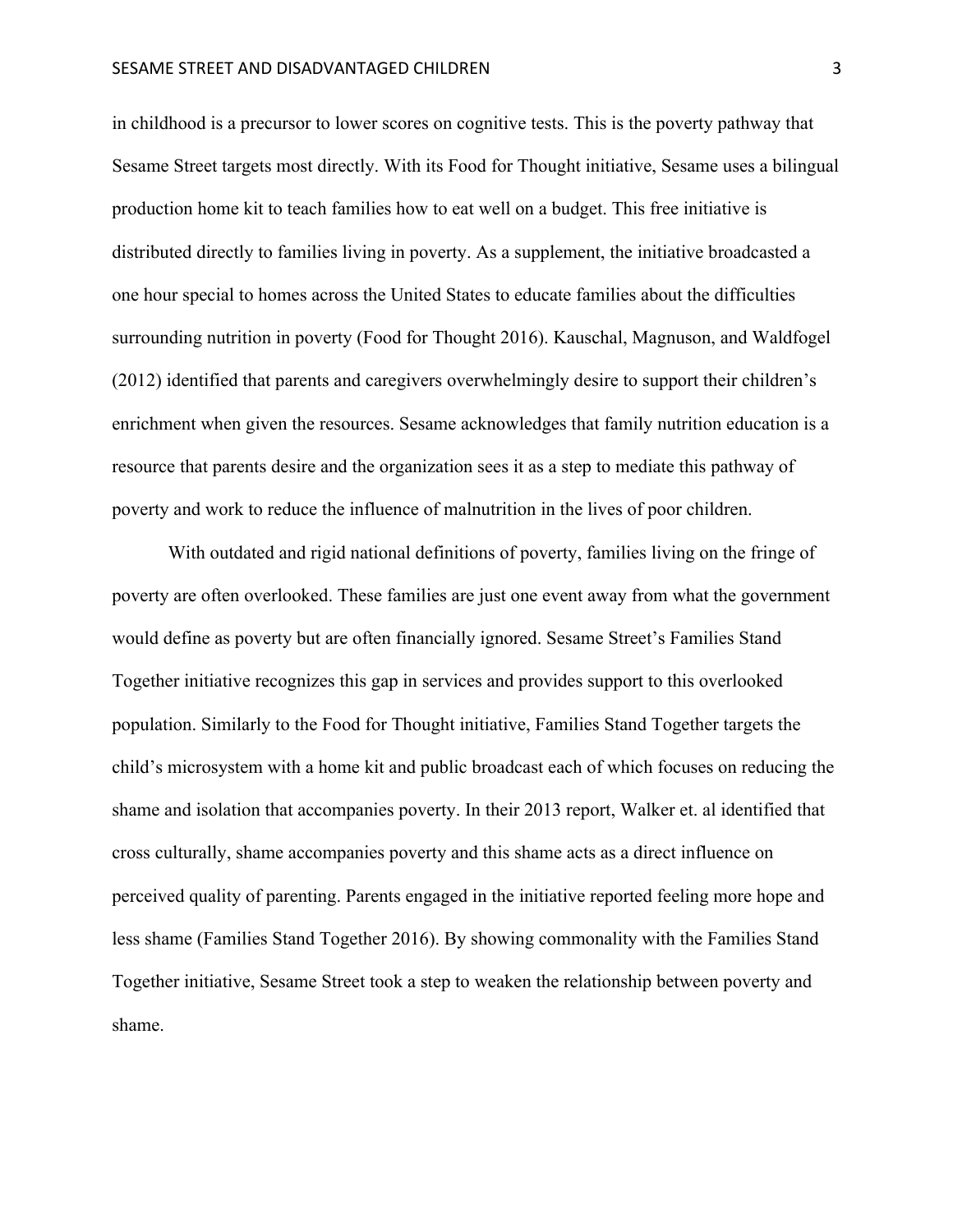Even with low levels of lead exposure, Brooks-Gunn and Duncan (1997) report harmful effects to development. These effects disproportionally impact the lives of children in poverty. In its pursuit of achieving equity in child development, Sesame Street published its Lead Away! initiative which focuses on teaching children to recognize and avoid lead containing hazards. This simple education initiative remedies a problem uniquely relevant to children living in poverty and helps them mediate the negative influence of the home environment pathway on their lives.

### **Recommendations**

While the impact of Sesame Street is vast, they have room for adjustments that would better position them to help children and families living in poverty. The first deficit in their poverty structure is their population target. There is strength in providing the same resources to all children, however children in poverty are already operating at a disadvantage and need a more targeted approach. As they did with their Food for Thought initiative, Sesame Street needs to ensure that they are directly targeting their resources at the children that most need them. This will allow them to ensure the resources offered are the most relevant, via formative research cycles, and that their resources are not wasted. Second, children today are spending more time in classrooms and less time at home in front of their television. In response, Sesame Street needs to adapt its flexible initiatives to better support learning and development in the classroom. They have the capacity to use this format, as is the case in their co-production in Indonesia where they have developed complete preschool curriculum to ensure learning carries over from the television to the classroom (Cole and Lee 2016). This introduction of content into the classroom will broaden the reach of Sesame's content and support the over taxed classrooms operating with limited resources in low-income neighborhoods.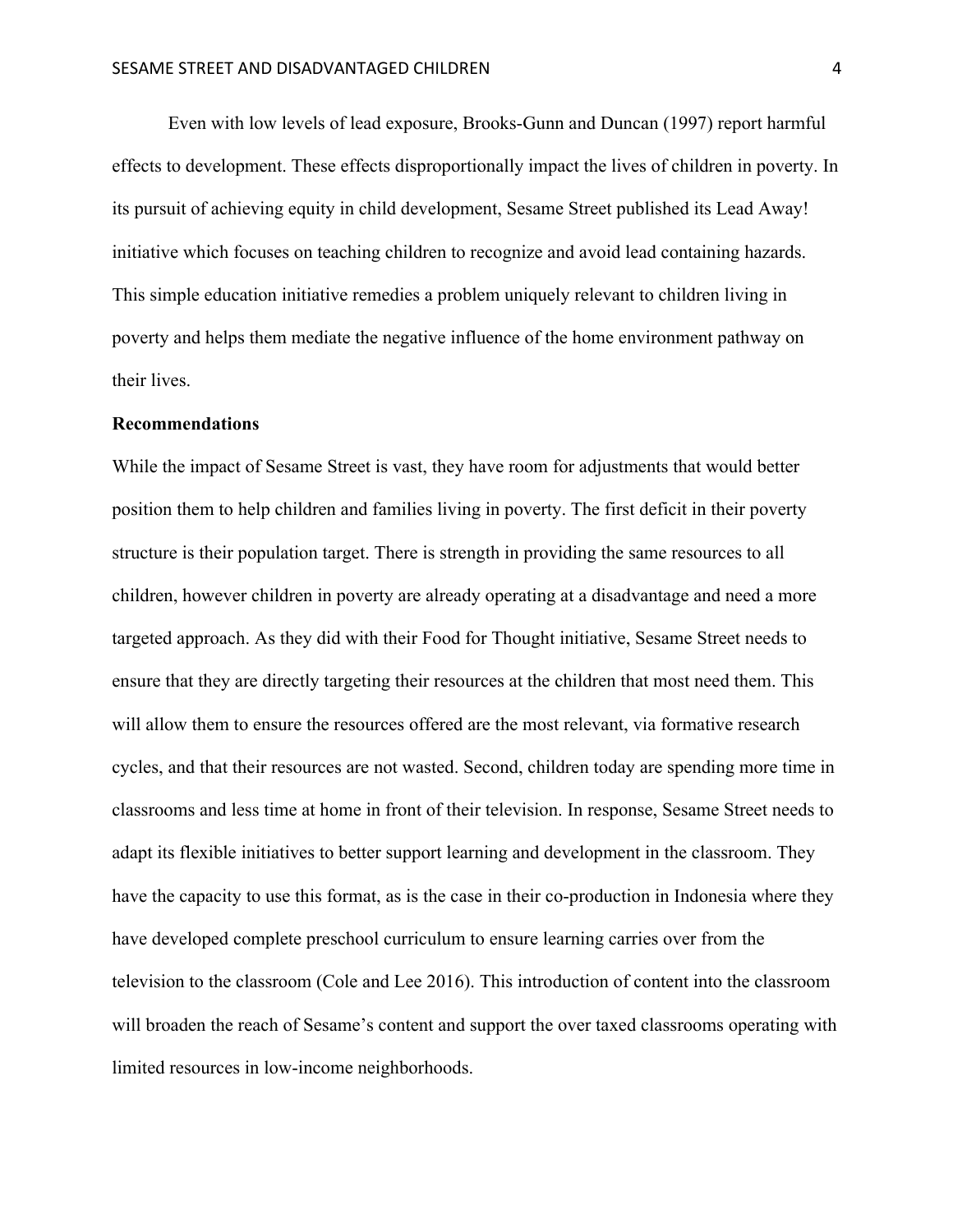# **Conclusion**

Sesame Street works to holistically improve the lives of all children in the United States (and around the world with their international co-productions). The fun, furry and flexible nature of the organization means that the multimedia production team is uniquely positioned to provide contextually produced education materials intended to help all children become smarter, stronger and kinder. The overwhelming access to television in the United States and the cost effective nature of distribution creates a perfect environment for Sesame Street. Its initiatives that focus directly on issues relevant to children in poverty are complemented by a constant dialogue focused on building resilience. If Sesame could first target its poverty focused initiatives on the populations most negatively impacted by poverty and second expand its initiatives to bridge the gap between living rooms and classrooms, Sesame Street would be an even more viable tool in the fight to holistically improve the lives of children living in poverty.